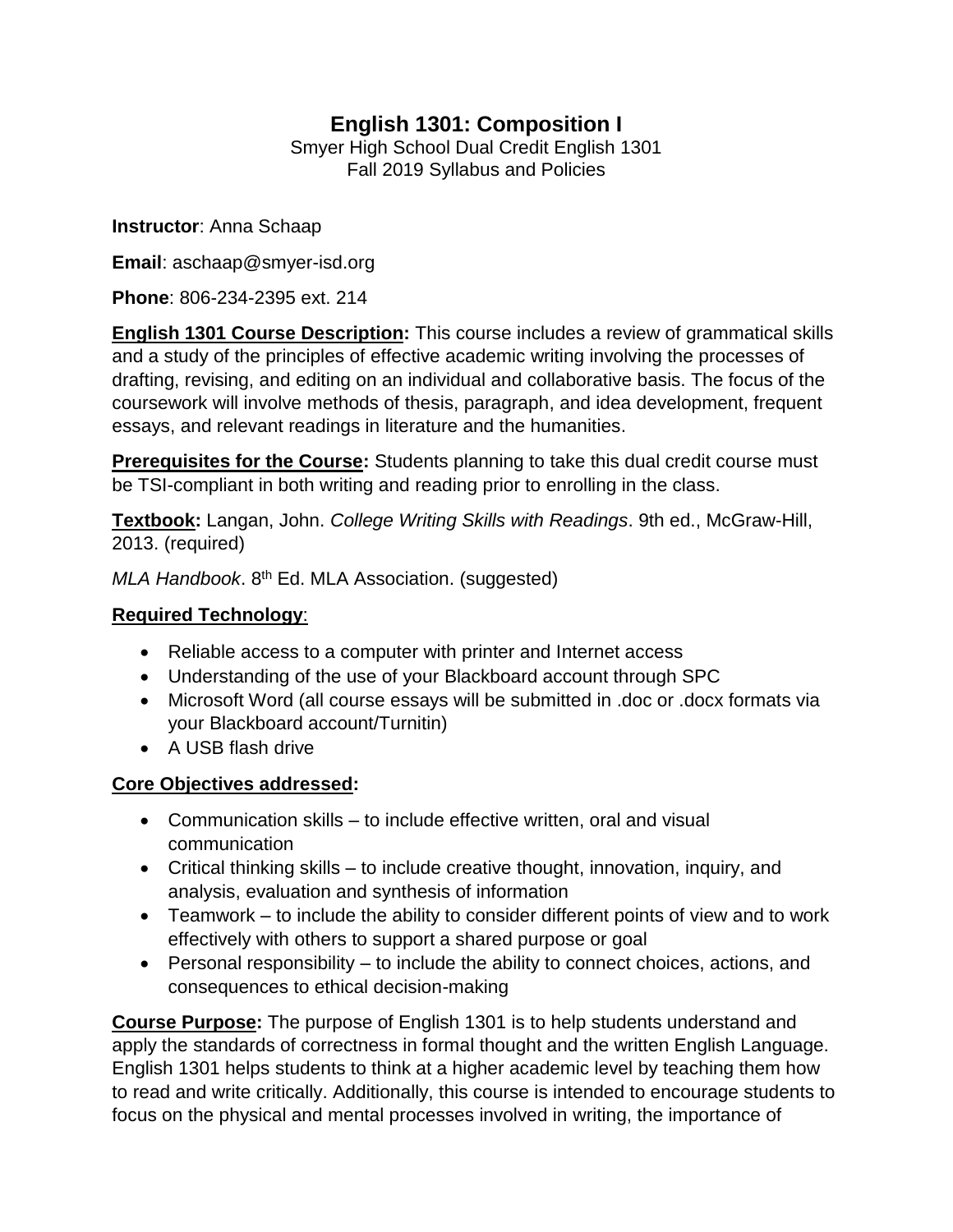appropriate diction and grammar, and the need for variation of rhetorical strategies among different styles and purposes of writing.

**Student Learning Outcomes:** Upon successful completion of the course, the student will show competence in the course objectives listed below:

- Understand that writing is an ongoing, interactive process that includes prewriting, writing, and revision
- Develop ideas with appropriate support and attribution
- Compose written essays using appropriate, cohesive, and logical structures and modes
- Write in a style appropriate to audience and purpose
- Apply the principles of logic, unity, development, and coherence to create papers that are focused and effective
- Write in a style appropriate to audience and purpose
- Use Edited American English, with correct mechanics and grammar, to compose academic essays
- Work collaboratively with classmates in order to complete peer review activities
- Read, reflect on, and respond critically to a variety of texts
- Complete a minimum of six 500-word essays

## **Course Requirements:**

- Be on time and regularly attend class
- Be responsible for the learning process, including preparation for class, such as reading and homework; participate in class discussions and ask relevant questions; obtain assignments/notes is you are absent; accept responsibility for not understanding or failing an assignment
- Be responsible for having an appropriate attitude and using appropriate language/comments in class; do not use condescending, inflammatory, or profane rhetoric, either verbal or written, in class
- Be respectful of our time in class by putting away cell phones and other devices
- Be willing to be prepared for class by completing all assigned outside readings prior to class; be willing to productively and positively take part in peer-review sessions in class
- Submit all assignments according to set due dates, formats, and stated requirements
- Avoid ALL forms of cheating and plagiarism on all assignments
- Ask questions when something is unclear

### **Grading:**

Major Essays (six essays including the final exam essay) 70% Assigned Homework, Class Discussions, Grammar Assignments and Quizzes, Group Collaboration/Editing, and Scholarship/Essay/Resume Assignments 30%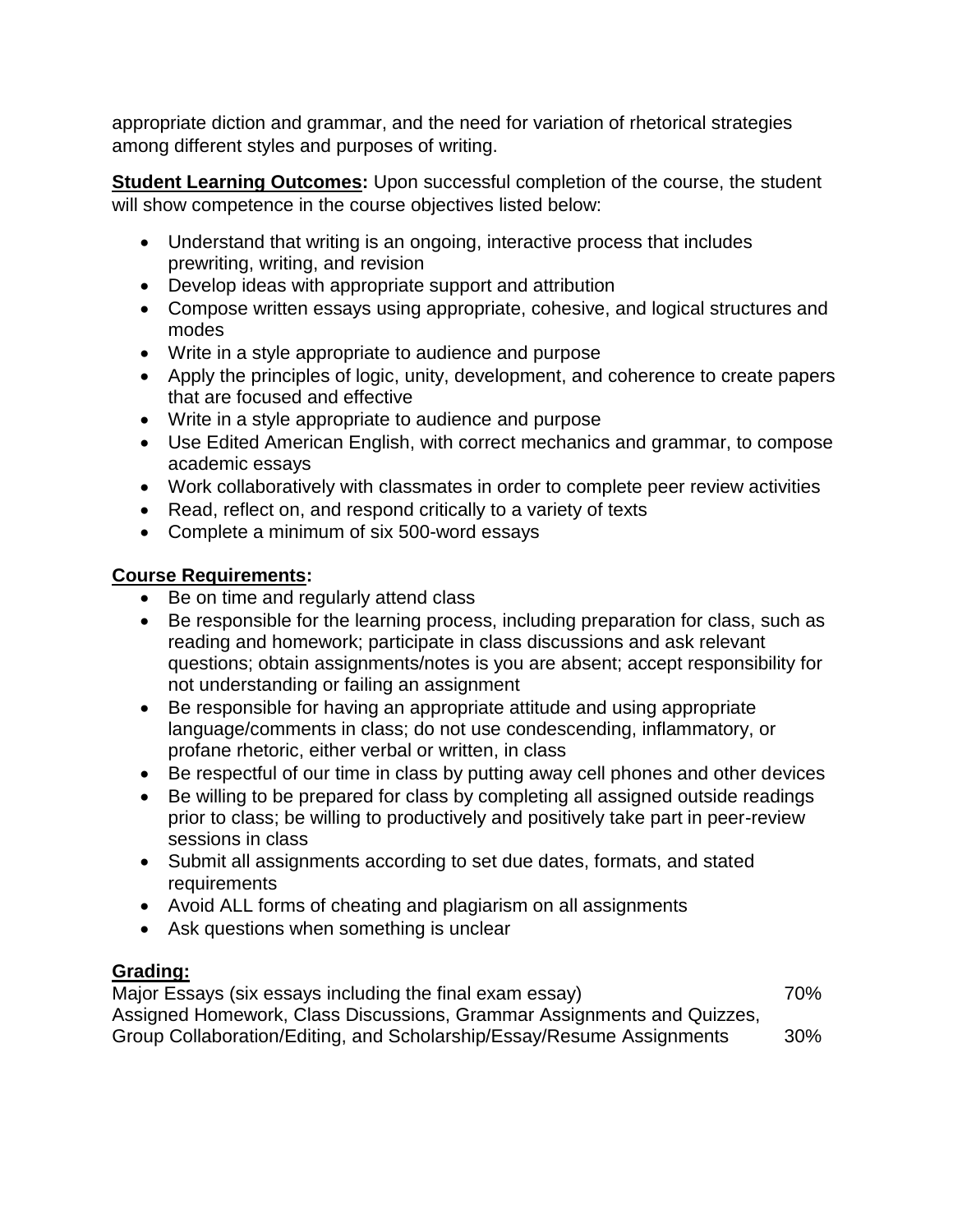#### **Breakdown Percentage of Major Essays:**

| <b>Writing Process Essay</b>  | 5%  |
|-------------------------------|-----|
| <b>Cause and Effect Essay</b> | 15% |
| <b>Compare/Contrast Essay</b> | 15% |
| <b>Argument Essay</b>         | 15% |
| <b>Descriptive Essay</b>      | 10% |
| <b>Narrative Essay</b>        | 10% |
|                               |     |

Total:  $= 70\%$  of your English 1301 final grade

**Essay Assessment Guidelines:** (see your 1301 rubric for a detailed breakdown)

- The "A" essay is perfectly formatted, with three of fewer spelling/wrong word and/or grammatical errors. It also has an excellent title, strong thesis, good transitions, and introduction that includes a hook, a thoughtful conclusion, and well-supported main points within the body paragraphs. The writing is active and intelligent; there are no sentence structure errors.
- The "B" essay contains all of the above with one or two additional errors.
- The "C" essay has a thesis, introduction, and conclusion, but lacks support and has multiple errors.
- The "D" essay contains one or more of the following problems: lack of a strong thesis, lack of a strong organizational pattern, weak introduction and/or conclusion, formatting errors, multiple spelling and grammatical errors, and/or sentence structure issues (fragments and run-ons).
- The "F" essay does not meet the requirements for a freshmen composition essay. Some examples include essays written on a topic that has not been approved, essays that do not meet the minimum word count, and those that are not written in the required format.

A writing assignment rubric explaining strengths as well as areas for necessary improvement will be completed and returned to you by the instructor for each submitted essay.

**Attendance Policy:** Although you are a student at Smyer High School, you should remember that you are also enrolled as a student at South Plains College for this course, and must adhere to the college's attendance guidelines. The following statement from the SPC General Catalog details your attendance expectations as a student this semester: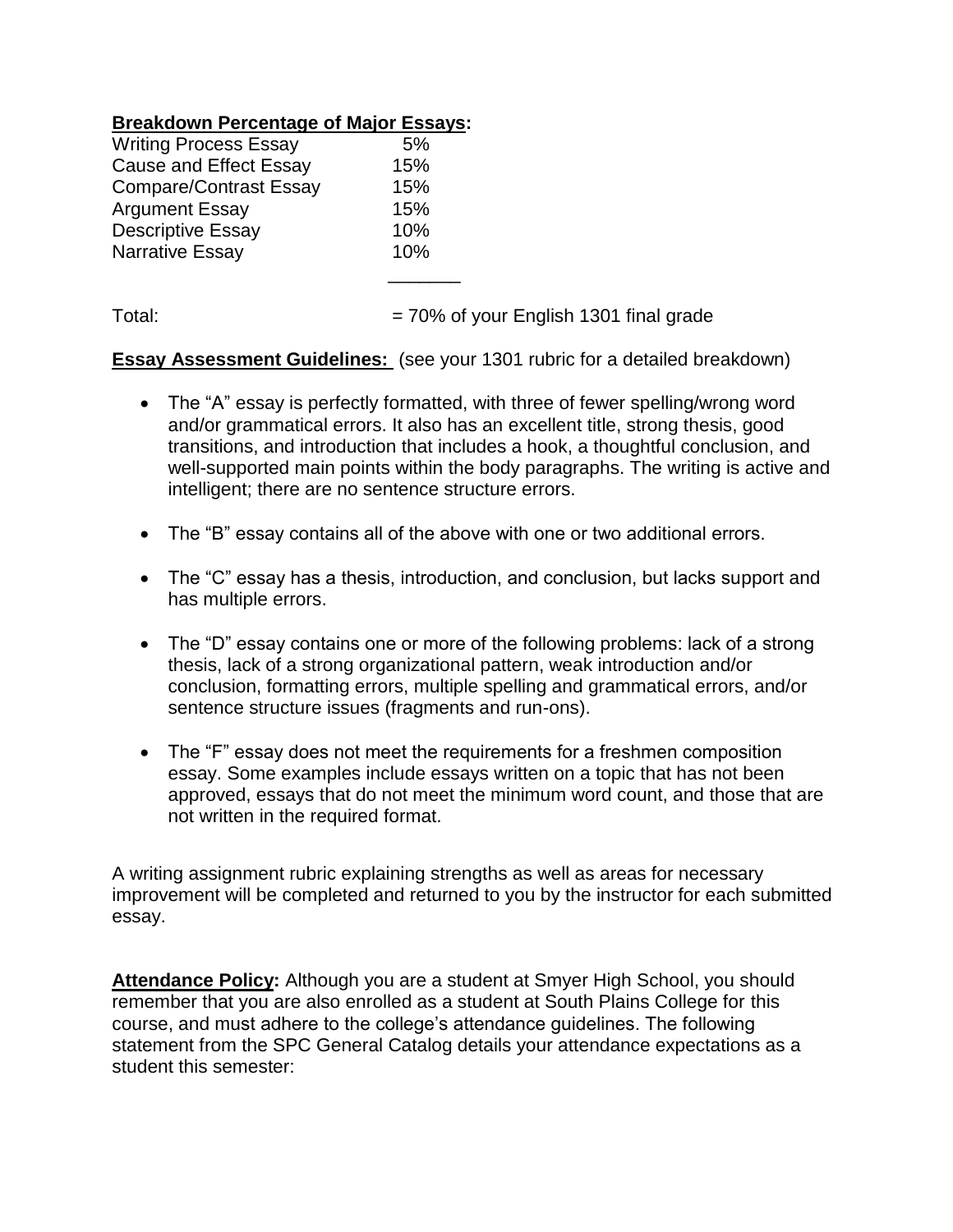*[Students are expected to attend all classes in order to be successful in a course. The student may be administratively withdrawn from the course when absences become excessive as defined in the course syllabus.* 

*When an unavoidable reason for class absence arises, such as illness, an official trip authorized by the college or an official activity, the instructor may permit the student to make up work missed. It is the student's responsibility to complete work missed within a reasonable period of time as determined by the instructor. Students are officially enrolled in all courses for which they pay tuition and fees at the time of registration. Should a student, for any reason, delay in reporting to a class after official enrollment, absences will be attributed to the student from the first class meeting.* 

*Students who enroll in a course but have "Never Attended" by the official census date, as reported by the faculty member, will be administratively dropped by the Office of Admissions and Records. A student who does not meet the attendance requirements of a class as stated in the course syllabus and does not officially withdraw from that course by the official census date of the semester, may be administratively withdrawn from that course and receive a grade of "X" or "F" as determined by the instructor. Instructors are responsible for clearly stating their administrative drop policy in the course syllabus, and it is the student's responsibility to be aware of that policy.]*

Additionally, accumulating excessive zeroes in the course may result in your being dropped from the course with an "X" or "F", depending on the situation. If you fail to turn in any essay or major assignment, you may be dropped from the course with either an "X" or "F", based on my discretion.

### **Plagiarism and Cheating:**

As college students, you are expected to do your own work on all essays, projects, quizzes, etc. Failure to comply with this policy will result in an "F" for the assignment and may result in an "F" for the course if circumstances warrant it.

- $\triangleright$  Plagiarism typically includes the following:
- 1. Turning in an assignment that you have purchased, borrowed, or downloaded from another student, online site, or mail order service.
- 2. Cutting and pasting together information from books, websites, articles, etc. without providing appropriate documentation within your paper.
- 3. Using direct quotations (three or more words) from a source without documenting them as direct quotes by citing them.
- 4. Giving an in-text citation only at the end of a paragraph.
- $\triangleright$  Cheating includes the following:
- 1. Obtaining an exam by stealing it or discovering the content before it is given.
- 2. Using an unauthorized source during an exam (notes, textbook, text messaging, Internet).
- 3. Copying another student's work during an exam or on a homework assignment.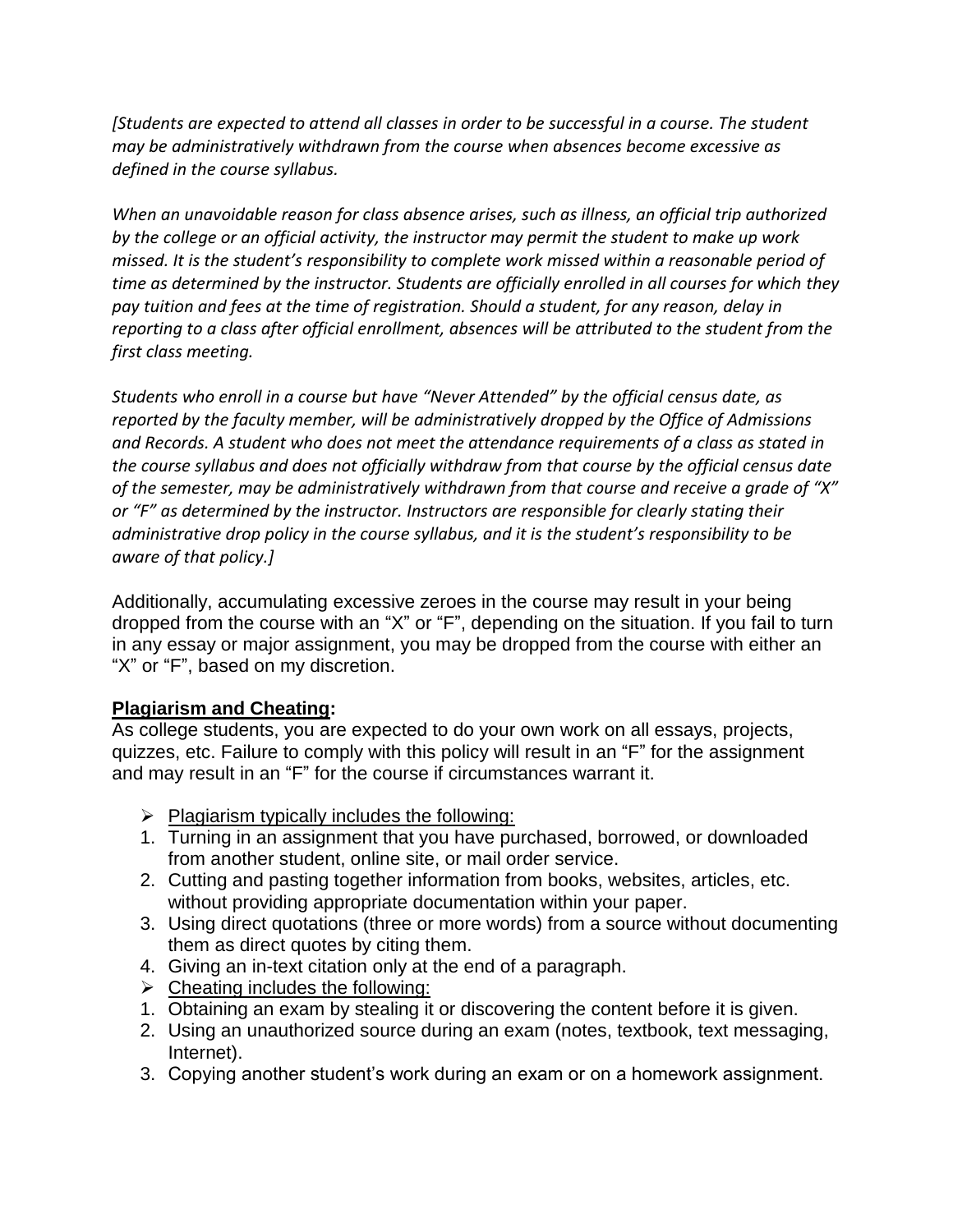#### **Areas to Note:**

As this is a dual credit course, you should be aware of several key differences between high school and college expectations and grading requirements:

- As this is a dual credit course, you will be expected to complete readings and assignments in the texts designated by South Plains College. As this is a collegelevel course, be aware that some readings may contain mature themes, language, and situations. You are expected to act maturely in responding to these texts.
- According to SPC guidelines, a student earning a "D" (60-69) in the course may still receive college credit; however, you MUST earn a "C" (70-79) according to Smyer HS policy to receive credit for the semester. If you foresee yourself making below a "C" in the course, it is your responsibility to drop the course before the appropriate date in order to prevent failing your high school semester.
- As this is a college-level course, you are naturally held to higher standards. Consequently, late work will not be accepted and all assignments will be due at the beginning of class or by the set time in Blackboard. If you have technology issues in Blackboard, you **MUST** email your essay directly to me at my Smyer HS email by the designated due date/time. Complications with Blackboard are not a valid excuse for a late essay.
- Please be aware of the previous explanations on plagiarism, whether intentional or not. If you need help with documentation or are unsure, please ask in advance.

**Disability Statement**: Students with disabilities, including but not limited to physical, psychiatric, or learning disabilities, who wish to request accommodations in this class should notify the Disability Services Office early in the semester so that the appropriate arrangements may be made. In accordance with federal law, a student requesting accommodations must provide acceptable documentation of his/her disability to the Disability Services Office. For more information, call or visit the Disability Services Office at Levelland (Student Health & Wellness Office) 806-716-2577, Reese Center (Building 8) 806-716-4675, or Plainview Center (Main Office) 806-716-4302 or 806-296- 9611.

**Discrimination Policy**: The instructor will do his or her best not to discriminate on the basis of age, color, disability, ethnic background, gender, national origin, race, religion, sexual orientation, or veteran status.

**Diversity Policy:** In this class, the instructor will endeavor to establish and support an environment that values and nurtures individual and group differences and encourages engagement and interaction. Understanding and respecting multiple experiences and perspectives will serve to challenge and stimulate all participants to learn about others, about the larger world, and about themselves.